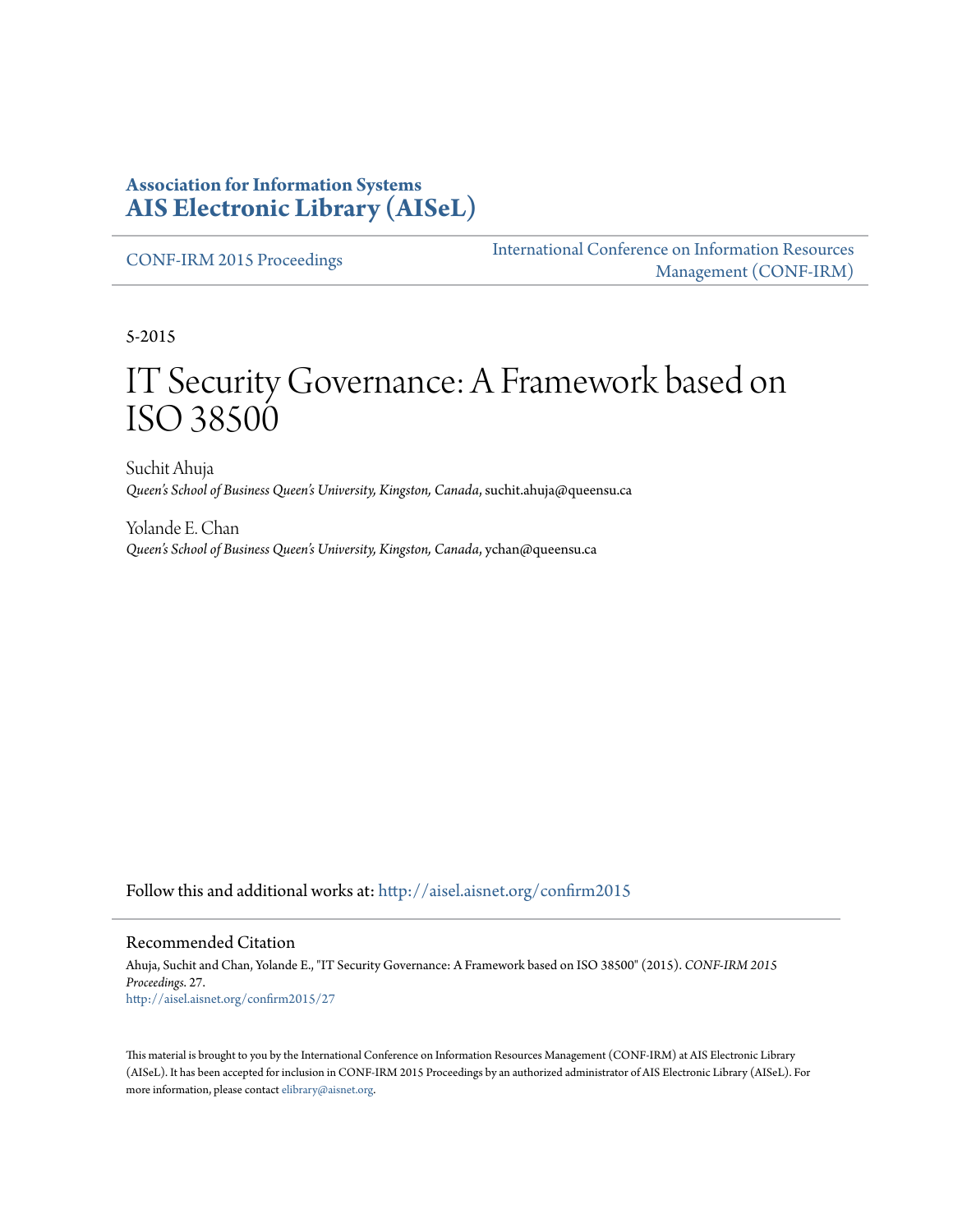## **P46. IT Security Governance: A Framework based on ISO 38500**

Suchit Ahuja Queen's School of Business Queen's University, Kingston, Canada suchit.ahuja@queensu.ca

Yolande E. Chan Queen's School of Business Queen's University, Kingston, Canada ychan@queensu.ca

#### *Abstract*

ISO 38500 is an international standard for IT governance. The guidelines of ISO 38500 can also be applied at the IT security functional level in order to guide the governance of IT security. This paper proposes the use of a strategic information security management (ISM) framework to implement guidelines of ISO 38500. This approach provides several strategic advantages to the organization by 1) aligning IT security initiatives to business strategy; 2) providing a mechanism for establishing and tracking security metrics; and 3) enhancing the overall maturity of business, IT and IT security processes. The framework also leverages tools such as COBIT, the Balanced Scorecard and SSE-CMM in order to implement IT security governance and continuous improvement practices. Using extant literature, this paper identifies certain challenges and solutions with respect to the governance of IT security. For practitioners, it highlights relevant links between principles of ISO 38500 and IT governance, provides an over-arching contextual framework to drive IT security governance, and demonstrates mitigation solutions for IT security governance challenges. For academics, the paper makes theoretical contributions, by relating IT security governance to business strategy and proposing that firms develop dynamic governance capabilities (Pavlou and El Sawy, 2010) or organizational learning ladders (Ciborra and Andreu, 2010).

#### *Keywords*

ISO 38500; COBIT; Balanced Scorecard; SSE-CMM; Governance; Information Security Management; IT Security Metrics; Business/IT Alignment

### **1. Introduction**

As firms increasingly leverage IT for driving business growth, gaining competitive advantage, and enabling strategic differentiation, the management and governance of IT is gaining greater importance due to the growing complexity of both the business organization and its systems and technologies (Gordon, Lee and Lucas, 2005). In such a complex scenario, one of the biggest challenges for the IT organization is the protection of information assets, prevention of intellectual property theft, and safeguarding the privacy of employees and customers. IT security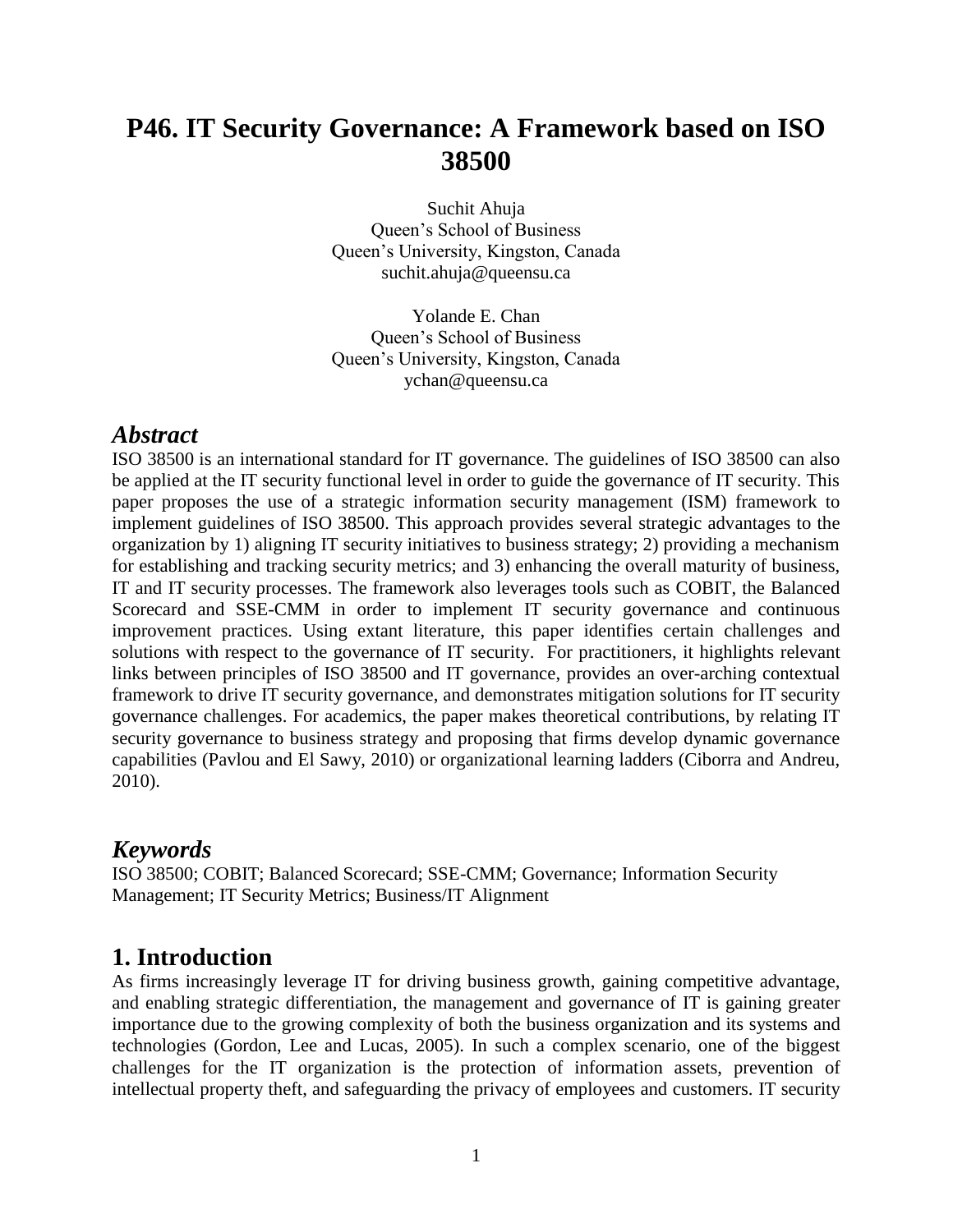is gaining increasing importance within organizations, as security threats escalate (Sipior and Ward, 2008). Data theft and breaches from cybercrime have cost businesses as much as \$1 trillion globally in lost intellectual property and expenditures for repairing the damage (Ponemon Institute, 2014). Recent high profile security breaches, such as those at Target, JPMorgan Chase, and Home Depot, have highlighted the importance of IT security for businesses. Furthermore, a recent survey by the Ponemon Institute (2014) showed the average cost of cybercrime for U.S. retail stores more than doubled from 2013 to an annual average of \$8.6 million per company in 2014.

One main reason for the existence of weaker security mechanisms has been that firms tend to attribute too much importance to the technical aspects of IT security and only superficially address the management aspects. The focus of information security is generally more towards deploying technical tools and systems instead of using a comprehensive framework that includes people, processes, technology, procedures and policies (Pironti, 2006; Siegel, Sagalow, and Serritella, 2003). However, IT security is no longer a technology-focused problem and it has become the basis for business survival as much as any other issue (DHS, 2013). IT security has risen to the level of the C-suite or board as an issue of critical concern (Deloitte, 2007). According to the IT Governance Institute (2007a), boards of directors are increasingly expected to make information security an intrinsic part of governance, integrated with processes they already have in place to govern other critical organizational resources. Thus, IT security has moved from being an operation management issue to an enterprise-level governance issue.

IT security governance requires a framework predicated on principles and accountability requirements that encourage desirable behavior in the application and use of technology (Deloitte, 2007). This involves establishing and maintaining a framework and supporting management structure and processes to provide assurance that information security strategies: 1) are aligned with and support business objectives; 2) are consistent with laws and regulations through adherence to policies and internal controls; and 3) provide assignment of responsibility to all in order to manage risk (DHS, 2013). Accordingly, any IT security governance framework must include components of alignment, compliance, and accountability. This is difficult to achieve because of the lack of standards-based IT security governance mechanisms. Although there are several ongoing efforts towards standardization of IT governance, organizations face numerous implementation challenges (IT Governance Institute, 2007a). It is also difficult to establish clear top-down "traceability" (Goldman and Ahuja, 2009) for IT security decisions and track relevant metrics (Johnston and Hale, 2009; Krahmann, 2003; Von Solms, 2005).

In this paper, we use the ISO 38500, an international standard for the corporate governance of information and communication technology (38500.org, 2008), to demonstrate how governance of IT security can be achieved using principles of ISO 38500 in conjunction with Information Security Management (ISM). With respect to practical contributions, we highlight relevant links between principles of ISO 38500 and IT governance, provide an over-arching contextual framework to drive IT security governance, and demonstrate mitigation solutions for IT security governance challenges. We also make theoretical contributions by linking IT security governance to business strategy and proposing that firms develop dynamic governance capabilities (Pavlou and El Sawy, 2010) or organizational learning ladders (Ciborra and Andreu, 2010).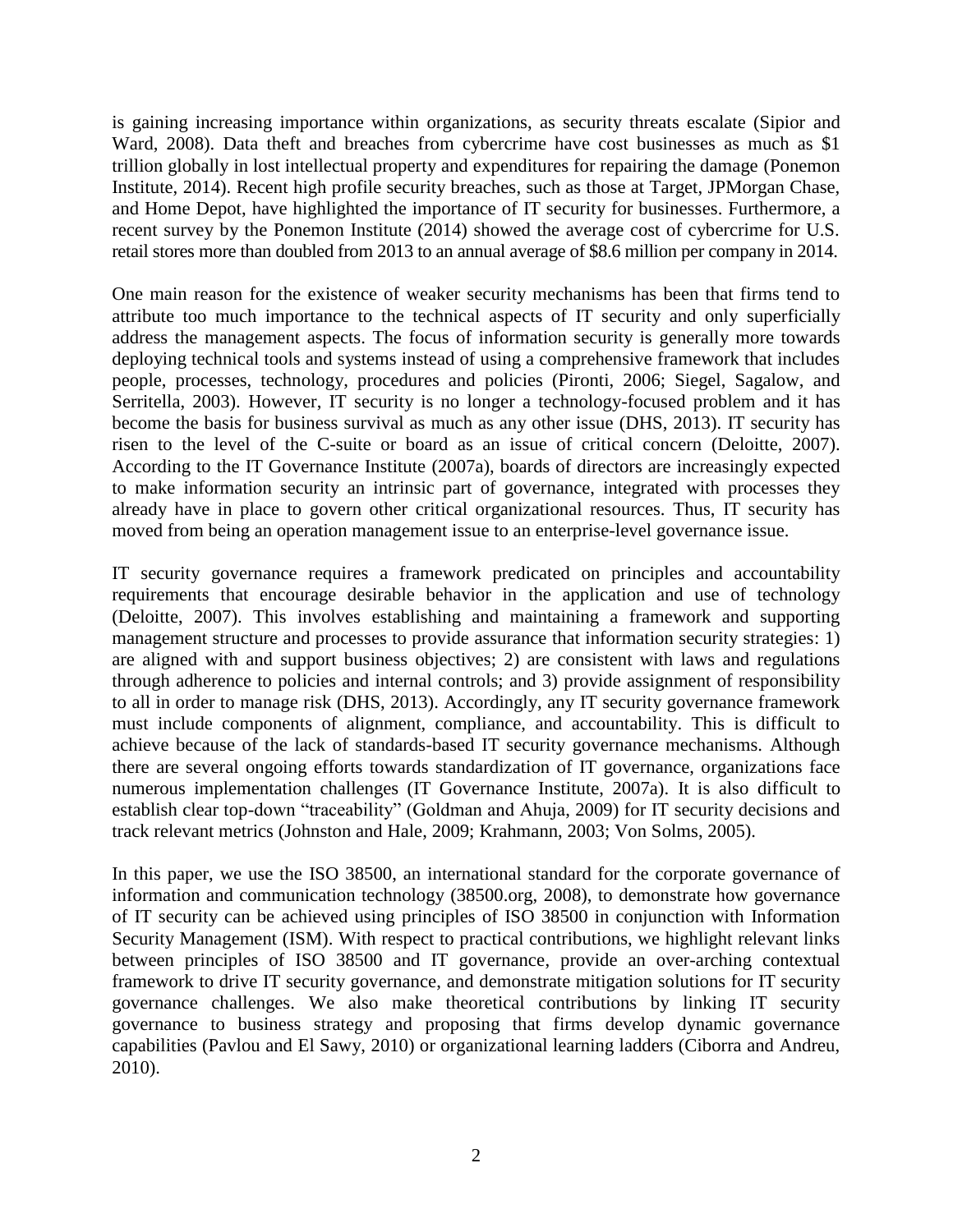Past studies have highlighted the importance of governance of the ISM function from a strategic standpoint (Da Cruz and Labuschagne, 2006; IT Governance Institute, 2007c; Von Solms, 2005). The low success rate of ISM programs across various organizations can be attributed to the lack of corporate governance of information security and a lack of clarity in terms of ownership of digital assets. Digital information is a valuable and critical corporate asset, and it is imperative for the corporate board to assume direct responsibility and accountability for information security. Sarbanes Oxley (SOX) compliance highlights the fact that the boards of publicly listed firms are held directly responsible and accountable for financial audits (Hall and Liedtka, 2007).

According to previous research, a single framework for ISM generally proves inadequate for purposes of strategic IT security governance and most frameworks tend to focus more heavily on technical aspects of security rather than governance (Posthumus and Von Solms, 2004; Siponen and Oinas-Kukkonen, 2007). This paper draws attention to governance aspects by using the ISO 38500 internationally recognized framework for IT governance and showing how components of ISM can be leveraged to achieve IT security governance. This paper also serves as a response to a call for future research in the IT governance area using COBIT (Control Objectives for Information and Related Technology) as a framework (De Haes, Van Grembergen, and Debreceny, 2013). We provide a top-down and end-to-end view of the use of COBIT components in conjunction with other frameworks such as the Balanced Scorecard and the Systems Security Engineering Capability Maturity Model (SSE-CMM), in the context of IT security and following ISO 38500 principles.

In order to demonstrate the usefulness of combining ISO 38500 with ISM for IT security governance, we highlight the alignment of IT security initiatives with business strategy, the establishment and tracking of relevant security metrics, and enhancement of the overall maturity of security processes. Without a robust governance mechanism, ISM lacks strategic direction, thereby only enabling the organization to fulfill regulatory compliance requirements or to enforce and manage IT security controls. Therefore, we combine ISM with a governance framework to strengthen "IT security governance" and enhance decision-making capabilities.

## **2. Defining the Artifacts and Context**

In this section, the over-arching framework of ISO 38500 is highlighted with respect to its core principles and implementation guidelines. Next a definition of "IT governance" is provided which is then extrapolated to "IT security governance". Finally, the strategic ISM framework is described and its components comprising COBIT, the Balanced Scorecard (BSC) and SSE-CMM are discussed.

#### **2.1 ISO 38500**

ISO 38500 is an international standard for IT Governance. It sets out six principles for good corporate governance of IT that express preferred behavior to guide decision making – responsibility, strategy, acquisition, performance, conformance, and human behavior. ISO 38500 recommends that 1) plans and policies must be established at the corporate level for guiding IT projects; 2) proposals for IT improvements and new undertakings must originate at the project and operational level, but must be reported for evaluation to corporate management; 3) performance and conformance of IT projects is the responsibility of the corporate board; 4) business needs must be clearly identified and evaluated for any IT project; and 5) the corporate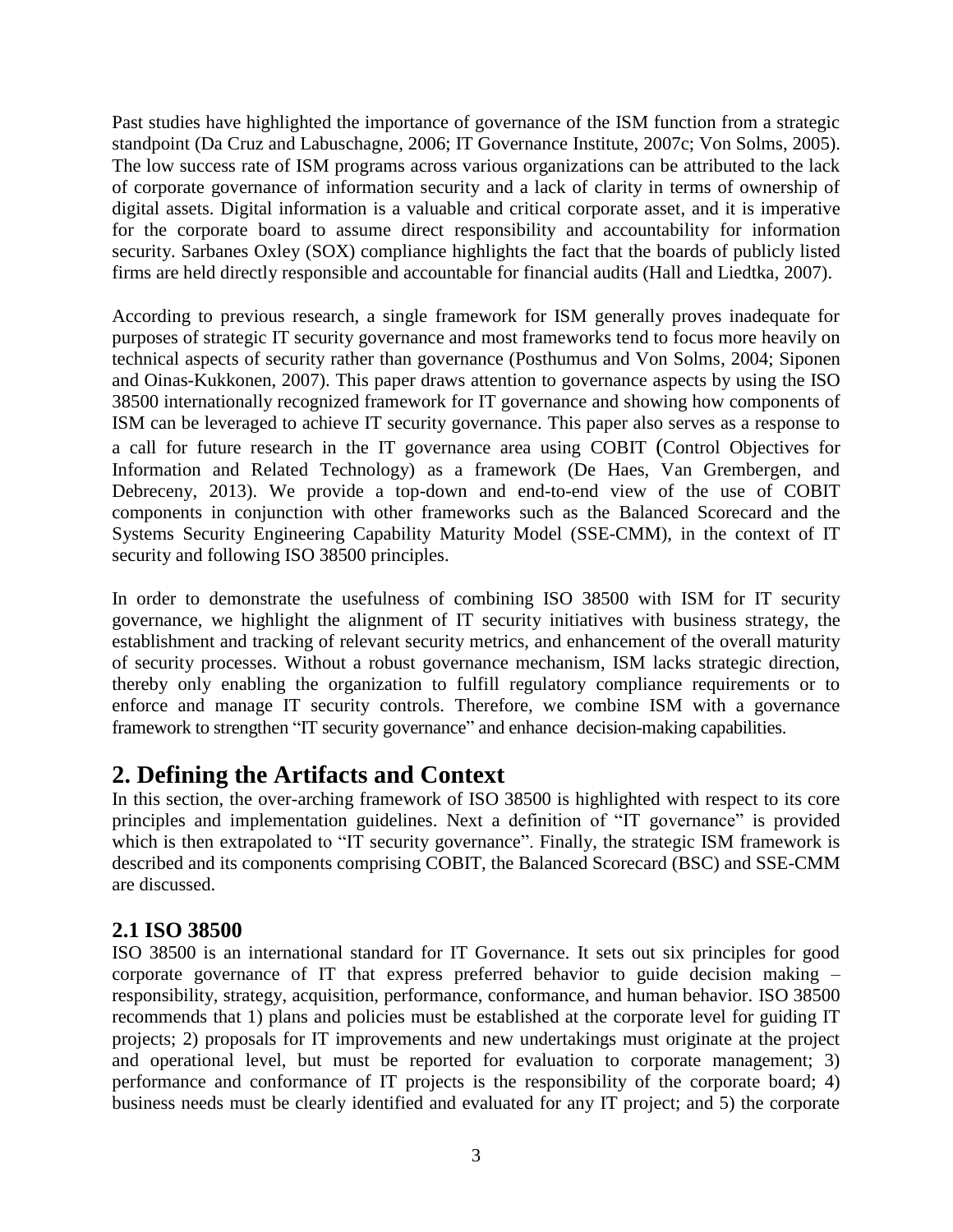board is responsible for direction, evaluation, and monitoring of all IT entities (see Figure 1). Based on these recommendations, IT security governance addresses the following (DHS, 2013):

- Security is managed as an enterprise issue and executive leaders understand their accountability and responsibility for IT security for the organization and its stakeholders.
- Security is treated as a business requirement and security policy is set at the top of the organization with input from key stakeholders.
- Security has achievable, measurable objectives that are integrated into strategic and project plans and implemented with effective controls and metrics.
- Security is addressed strategically and as part of any new project initiation, acquisition, or relationship and as part of ongoing project management. All personnel who have access to digital assets and enterprise networks understand their individual responsibilities with respect to protecting and preserving the organization's security.

Previous research indicates that ISO 38500 is not "one size fits all" and must be customized to fit the firm's IT environment and requirements. It is designed to be complementary to COBIT, IT Infrastructure Library (ITIL), or other standards or frameworks by providing a demand-side-of-IT-use focus (Sylvester, 2011). Although ISO 38500 provides guidance about IT governance via its principles and recommendations, it does not indicate "how" firms can implement those guidelines by augmenting them with complementary frameworks. Furthermore, it does not provide specific tools that can be applied or processes that can be implemented (Lewis, 2008). In this paper, we address this issue by providing specific examples of the integration of ISO 38500 with some complementary frameworks. Nonetheless, organizations must decide on specific tools and frameworks depending on scale, maturity of processes, domain of business, etc. In this paper, we use the tools provided by the ISM framework such as COBIT, BSC, and SSE-CMM for this purpose.

#### **2.2 The ISM Framework**

According to Siponen and Oinas-Kukkonen (2007), "Information Security Management refers to a means of maintaining secure IS in organizations, including IS planning and evaluation. This also includes the questions of backup, recovery, and contingency management. Confidentiality, availability, integrity, and non-repudiation are the requirements for security management". In order to ensure the strategic orientation of ISM, the processes and components that drive the management of IT security must be combined within a strategic framework. To meet this challenge, within the context of this paper, we use a strategic ISM framework (Goldman and Ahuja, 2011). This framework depicts several important aspects of the above definition of ISM. The components of the framework will be used as tools to implement the guidelines of ISO 38500. The goal is to focus on the utility of the components with respect to IT security governance. A brief description of the critical components follows.

#### *2.2.1 COBIT*

By definition, COBIT is an IT governance framework and supporting toolset that allows managers to bridge the gap between control requirements, technical issues and business risks (IT Governance Institute, 2007b). According to the IT Governance Institute (2007a), COBIT enables clear policy development and good practice for IT control throughout organizations. COBIT emphasizes regulatory compliance, helps organizations in increasing the value attained from IT, and enables business/IT alignment (Debreceny, 2006; Larsen et. al., 2006; Ridley, Young, and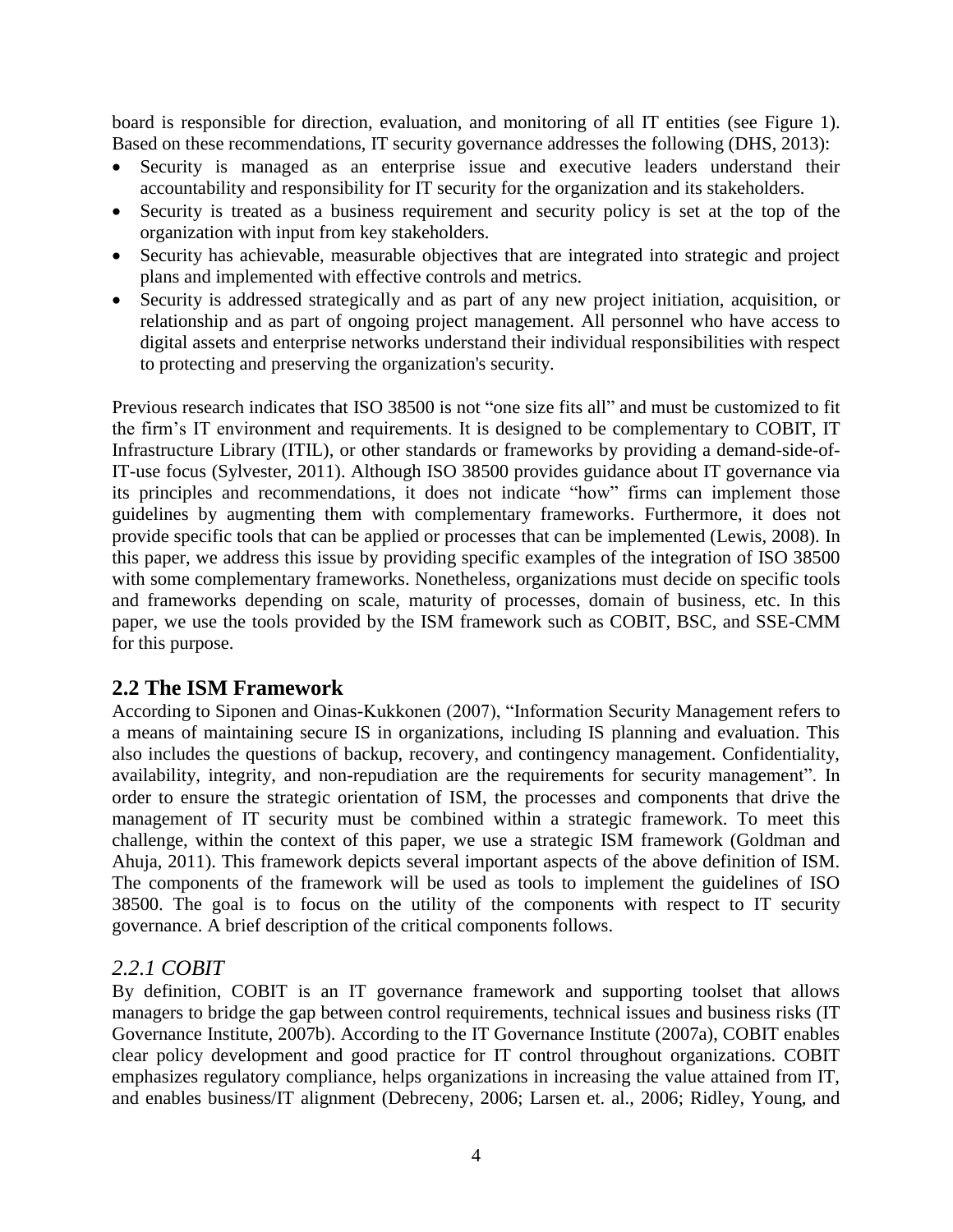Carroll, 2004). Within the context of the ISM framework, COBIT is an important component because most of the process-level implementation of business initiatives and control mechanisms (more than 200 process controls) are covered under domains of COBIT (with each domain consisting of several specific processes).

#### *2.2.2 Balanced Scorecard (BSC)*

The Balanced Scorecard (Kaplan and Norton, 1996) is a performance management system that enables businesses to drive strategies based on goal definitions (Van Grembergen and De Haes, 2005). The BSC approach usually consists of four specific domains: 1) Financial Perspective; 2) Internal Business Process Perspective; 3) Customer Perspective; and 4) Learning and Growth Perspective. For this paper, the domains can be repurposed to fit the requirements of IT security strategy. To align Business, IT, and IT Security strategies, we use a cascading BSC approach in the ISM framework. According to the Balanced Scorecard Institute (2008), "cascading a balanced scorecard means to translate the corporate-wide scorecard (referred to as Tier 1) down to first business units, support units or departments (Tier 2) and then teams or individuals (Tier 3)". The organizational alignment should be visible throughout the strategic plan, with the help of strategy maps, performance measures, performance targets, and initiatives.

### *2.2.3 Systems Security Engineering Capability Maturity Model (SSE-CMM)*

The Systems Security Engineering Capability Maturity Model (SSE-CMM) is a tool for engineering organizations to evaluate security-engineering practices and to define performance improvements (SSE-CMM.org, 2009). SSE-CMM provides a model that is useful in assessment of the level of security maturity in an organization's systems, regardless of the methodology used to implement the systems, thereby making it "methodology neutral" (Goldman and Christie, 2004).

In the rest of the paper, we address: 1) Major challenges with respect to governance of IT security; 2) relevant links between principles of ISO 38500 and IT governance; 3) an over-arching contextual framework to drive IT security governance using ISO 38500 and COBIT; and 4) solutions to the identified challenges using components of a strategic ISM model.

## **3. Challenges in IT Security Governance**

A survey of IT governance literature reveals important challenges outlined below.

### **3.1 Governance of Information**

The lack of a well-defined information classification mechanism within the organization often results in weak governance of information (Bacik, 2008). This can lead to unclear informationasset ownership, increased cost of information protection due to lack of a clear expenditure strategy, redundancy in IT security processes, and complexities in enabling mitigation mechanisms. For ISM purposes, the most commonly used tool for classifying information assets is an Information Classification Matrix (ICM) (Burkett, 2012; Sherwood, Clark and Lynas, 2005). With ICM, the standard for classification of information is to assign a rating of High (H), Medium (M), or Low (L) for each criterion within an information category. These should ideally be provided by an "information governance" committee that uses business drivers as a guideline.

### **3.2 Alignment between Business/IT and IT Security Strategies**

There is lack of processes that enable the implementation of initiatives for realizing businesslevel goals with respect to IT security (Goldman and Ahuja, 2009). Although the definition of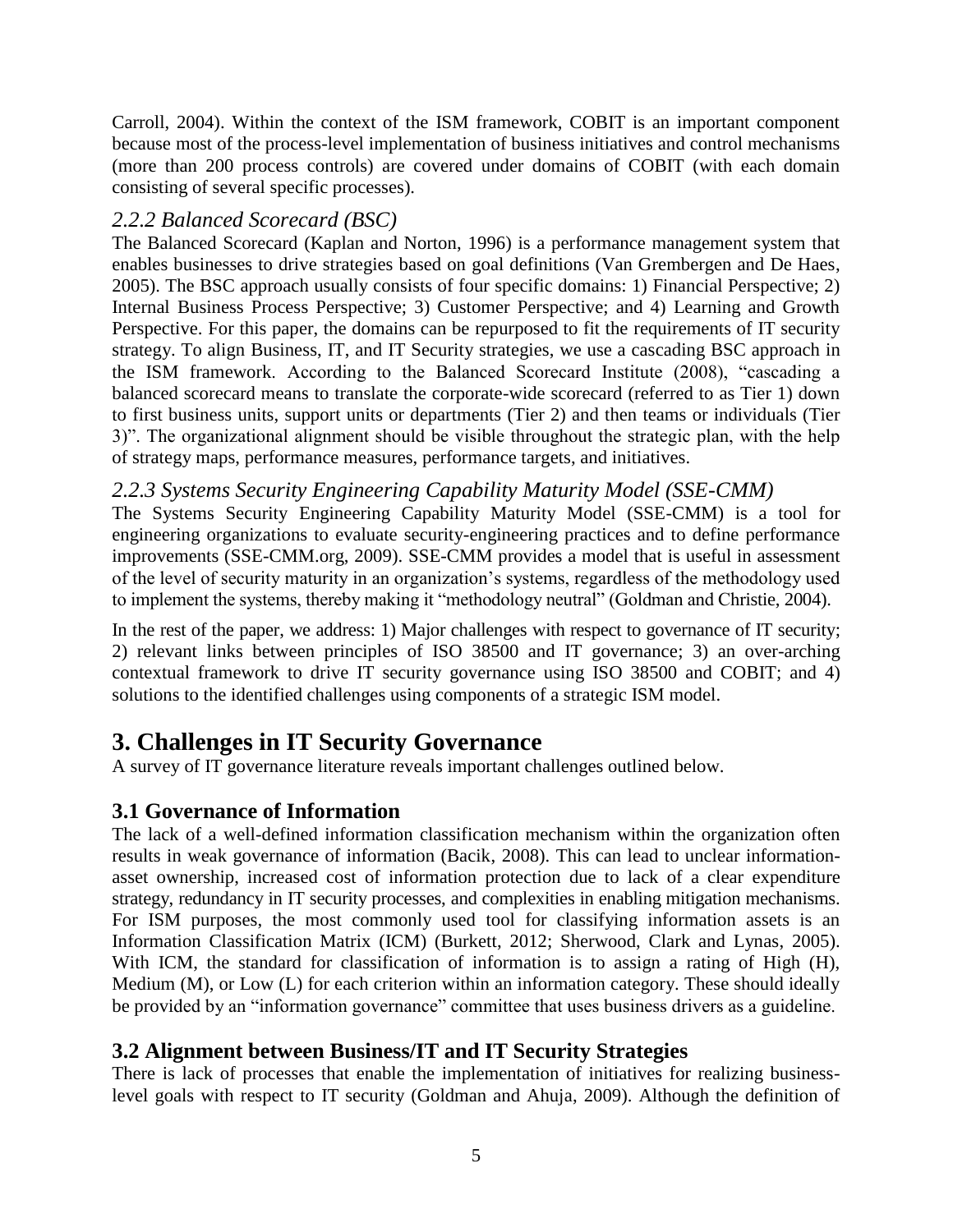goals, objectives and metrics is clear at the business and IT levels and their applicable processes areas are known, there is still a gap in terms of conversion of the IT-level initiatives into initiatives and metrics to the IT security entity of the organization.

### **3.3 Lack of an Enterprise IT Security Maturity Model**

Firms often use a combination of frameworks to address business, IT and IT security management, thereby making governance even more challenging. Firms encounter several challenges trying to integrate these frameworks (Ozkan, Hackney and Bilgen, 2007). It is difficult to derive an "enterprise-wide maturity model" for security governance, risk, and compliance.

### **3.4 IT Security Auditing**

With respect to ISM, the result of an audit is usually a major driver for reporting and compliance improvements (Chapin and Akridge, 2005). Consequently, key metrics defined for IT security processes and systems are tracked, reported and updated via dashboards. While reporting "IT security performance" independently from IT performance or operational performance, an incomplete assessment might be projected (Geffert, 2004; Goldman and Christie, 2004). This can result in ineffective top-down security implementation and process improvement. Thus, organizations face challenges with respect to IT security governance. Table 1 shows the challenges identified above and provides logical mappings to the six principles of ISO 38500 with further "drilled-down" mappings to broad IT Governance Areas from ISO 38500. This establishes a vital link between governance of IT security and ISO 38500. It also serves as an over-arching conceptual umbrella, under which a comprehensive model for IT security governance can be established.

| <b>Challenges in IT security</b>      | ISO 38500 Principles        | <b>IT Governance Areas</b>   |  |
|---------------------------------------|-----------------------------|------------------------------|--|
| governance                            |                             |                              |  |
| 3.1 Governance of Information         | Responsibility, Conformance | Risk Management (RK)         |  |
|                                       | Acquisition                 | Resource Management (RM)     |  |
| 3.2 Alignment between Business/IT     | Strategy, Performance,      | Strategic Alignment (SA)     |  |
| and IT security Strategies            | Conformance                 | Risk Management (RK)         |  |
|                                       |                             | Value Delivery (VD)          |  |
|                                       |                             | Performance Measurement (PM) |  |
| 3.3 Lack of an enterprise IT security | Performance, Conformance    | Risk Management (RK)         |  |
| maturity model                        |                             | Value Delivery (VD)          |  |
|                                       |                             | Performance Measurement (PM) |  |
| 3.4 Audit and IT security reporting   | Performance, Conformance,   | Risk Management (RK)         |  |
| problems                              | Human Behavior              | Performance Management (PM)  |  |

#### **Table 1: IT Governance Mapping**

## **4. Mitigation of IT Security Governance Challenges**

In this section, potential solutions for mitigation of the aforementioned challenges will be discussed. Firstly, these solutions are adopted from individual components of the ISM framework and help in enabling IT security governance. Secondly, two of the most important components that will be used are COBIT and ISO 38500. It is therefore imperative to ensure that these components are linked to each other, so that they can together drive the security governance processes. Appendix A maps ISO 38500 principles to COBIT processes within each COBIT domain. This provides clarity in tracking each process to its logical origin for IT security governance purposes, and establishes a relevant cross-referencing between processes of COBIT Domains and ISO 38500. Next, Figure 1 shows a model for IT security governance, which was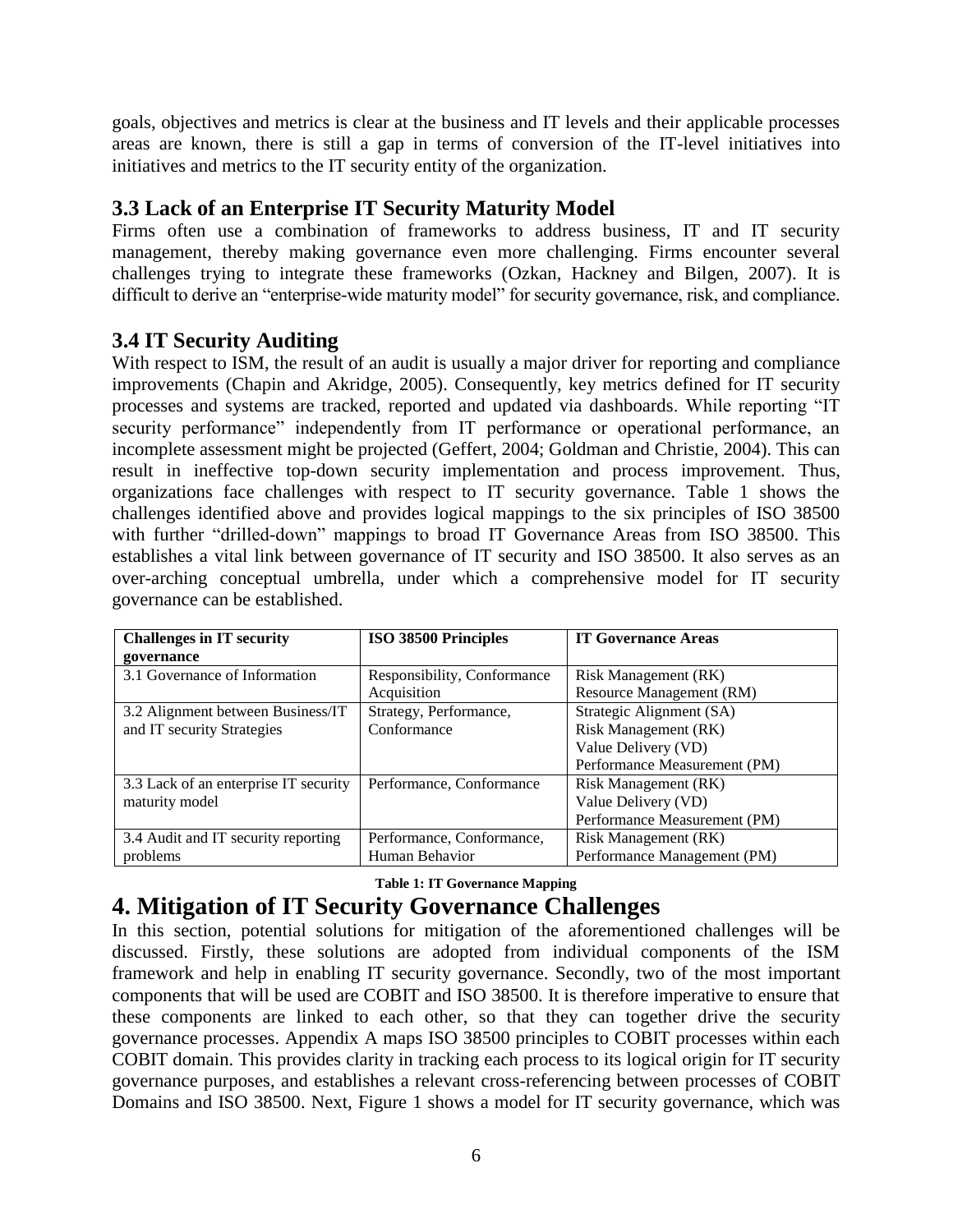designed by adapting ISO 38500 for "IT Security". This is an important contribution of this paper as it establishes a framework for IT security governance, based on an internationally recognized standard of IT governance. In Figure 1, the red circles highlight "challenges in IT security governance" which were also highlighted in Table 1. These IT security governance challenges will be addressed using the mechanisms mentioned in the dotted boxes. It is important to note that due to page length limitations, we have only provided high-level details of these mitigation mechanisms. Moreover, these mechanisms consist of several interlinked processes and metrics at the strategic, tactical, and operational levels. In order to meet the page length limitations and to provide a clear and concise snapshot of the framework, we have only included high-level details.



**Figure 1: IT Security Governance framework adapted from ISO 38500**

#### **4.1 Business Needs: Aligning Business/IT and IT Security Strategies**

We begin by addressing the ISO 38500 recommendation of factoring in business needs for IT security governance. Although the COBIT process area "Plan and Organize (PO1)" requires the establishment of a strategic IT plan, it does not provide tools to deploy the strategic IT plan.



[Figure](#page-8-0) 2, a cascading BSC approach can be adopted to address this gap. The use of a cascading BSC establishes alignment between the business strategy (based on business processes and information), IT strategy, and IT security strategy (Rouyet-Ruiz, Spauwen, and Aguila, 2010), thereby enabling the extrapolation of a unified strategy across the organization from the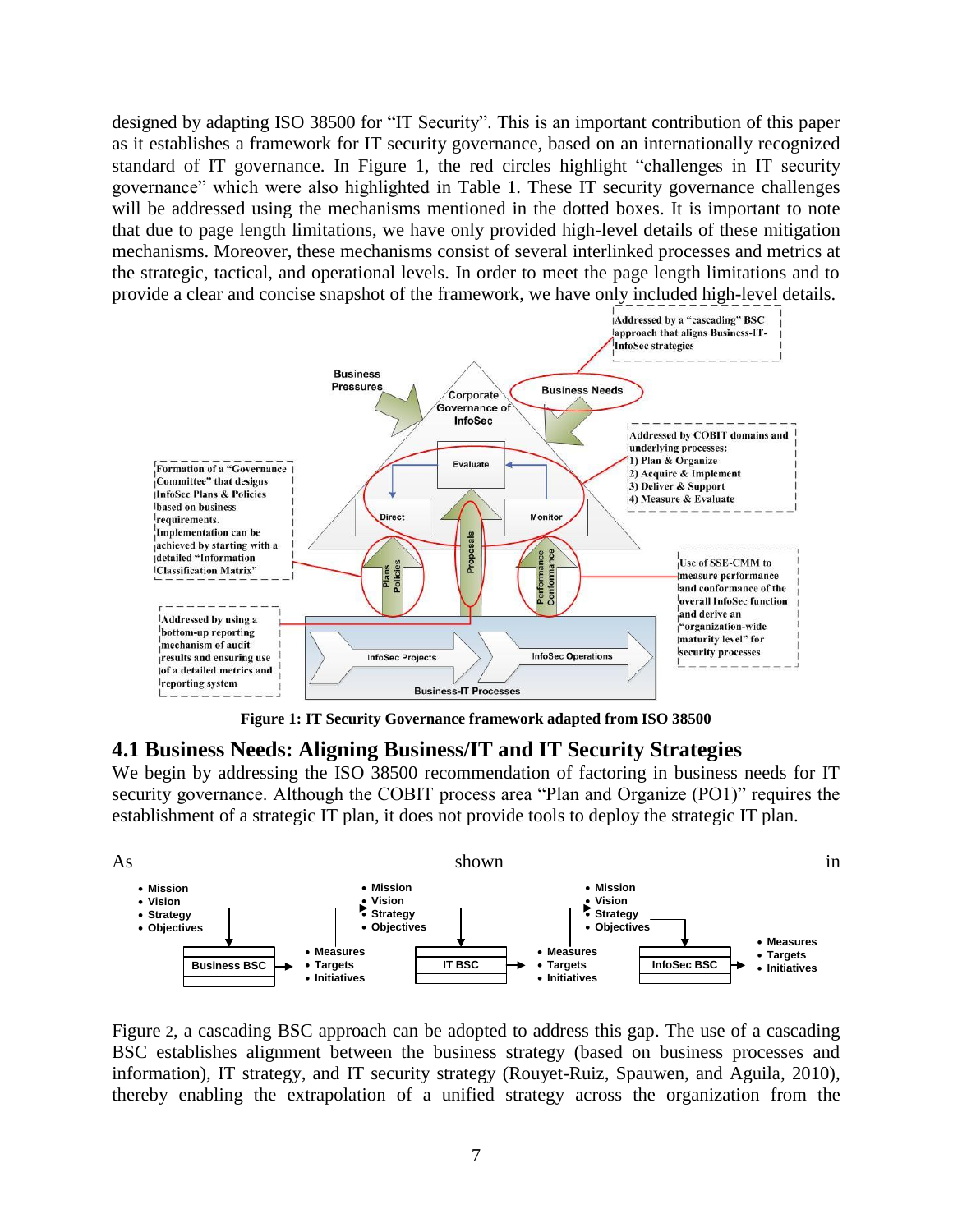executive management level to the operational security level (Goldman and Ahuja, 2011). The cascading BSC approach usually consists of tiers, with each tier addressing the strategy, objectives, measurements, targets and initiatives at different business units within the organization (usually hierarchical, i.e., business, IT within business, and IT security within IT).

<span id="page-8-0"></span>

**Figure 2: Cascading BSC approach for strategic alignment**

#### **4.2 Plans and Policies: Governance of Information**

One of the major problems with existing information classification tools is that they are not granular enough to accommodate growing complexities of information assets (Baars and Spruit, 2012; Garigue, 2007; Hsiao et al., 2014). In order to resolve this we use COBIT Information Criteria (shown in Figure 3) for effective classification of information, based on a clear set of criteria as defined by an IT Governance Committee, leading to lower risks and avoidance of conflicts between executive management (Blair, Watt and Cull, 2010).



**Figure 3: Information Governance via use of COBIT Information Criteria**

#### **4.3 Lack of an Enterprise IT Security Maturity Model**

ISO 38500 recommends the usage of mechanisms to track IT success and operational failures. Within the IT security context, this is challenging. Ad hoc adoption of individual maturity models for measuring processes within different functions of the organization can result in flawed assessments. As a solution, we suggest the combined use of methodologies specified by Goldman and Christie (2004), Mallette (2005), IT Governance Institute (2007a), and IT Governance Institute (2008) to facilitate development of an enterprise-wide IT security maturity model. This approach creates mappings between COBIT domains and SSE-CMM process areas [\(Figure 4\)](#page-9-0), such that the organization can streamline common functions and processes that need to be tracked in order to achieve efficient ISM.

Once an enterprise-wide security maturity model is established, the flow of information between operational level security, managerial level security and strategic security must be ensured.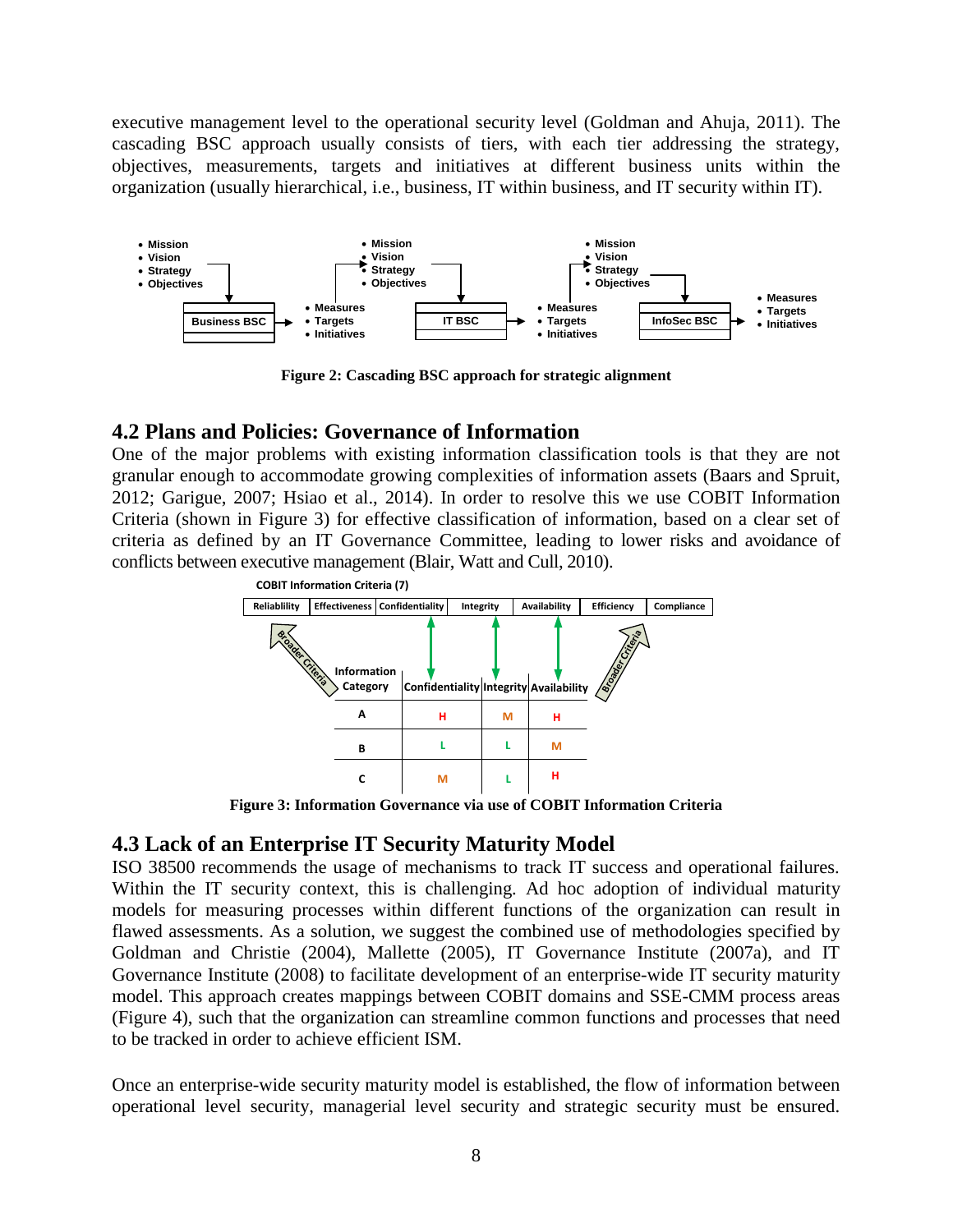Organizations engage in regular audits for this purpose, but the audits are performed at systems or operational and managerial levels. However, for effective governance the results of these audits must flow to the governance committee and top management. We address this issue next.



**Figure 4: SSE-CMM and COBIT security processes and maturity levels**

#### <span id="page-9-0"></span>**4.4 Audit and IT Security Reporting Problems**

In order to ensure "traceability" (Goldman and Christie, 2004) and conversion effectiveness (Weill, 1992) between business goals and technical security processes, valid and relevant metrics must be reported to the IT Governance Committee. A comprehensive mechanism that reports such metrics needs to be established (see Figure 5). The flow of security-related information originates at the operational and project levels of IT security. Key Performance Indicators (KPIs) and Key Goal Indicators (KGIs) are used. This permits the meaningful reporting of security data directly to the business level, thereby contributing towards the conversion effectiveness of investments in operational security controls (Goldman and Ahuja, 2009, 2011).



**Figure 5: KPI-KGI and InfoSec metrics**

In summary, a model for IT security governance has been designed using the international IT governance standard (ISO 38500), with the context re-framed to make it relevant to "IT security". The unique contributions of this paper are: 1) identification of major challenges with respect to governance of IT security using existing literature; 2) establishment of relevant links between principles of ISO 38500 and existing IT governance areas; and 3) creation of an overarching contextual framework to drive IT security governance using ISO 38500 and COBIT.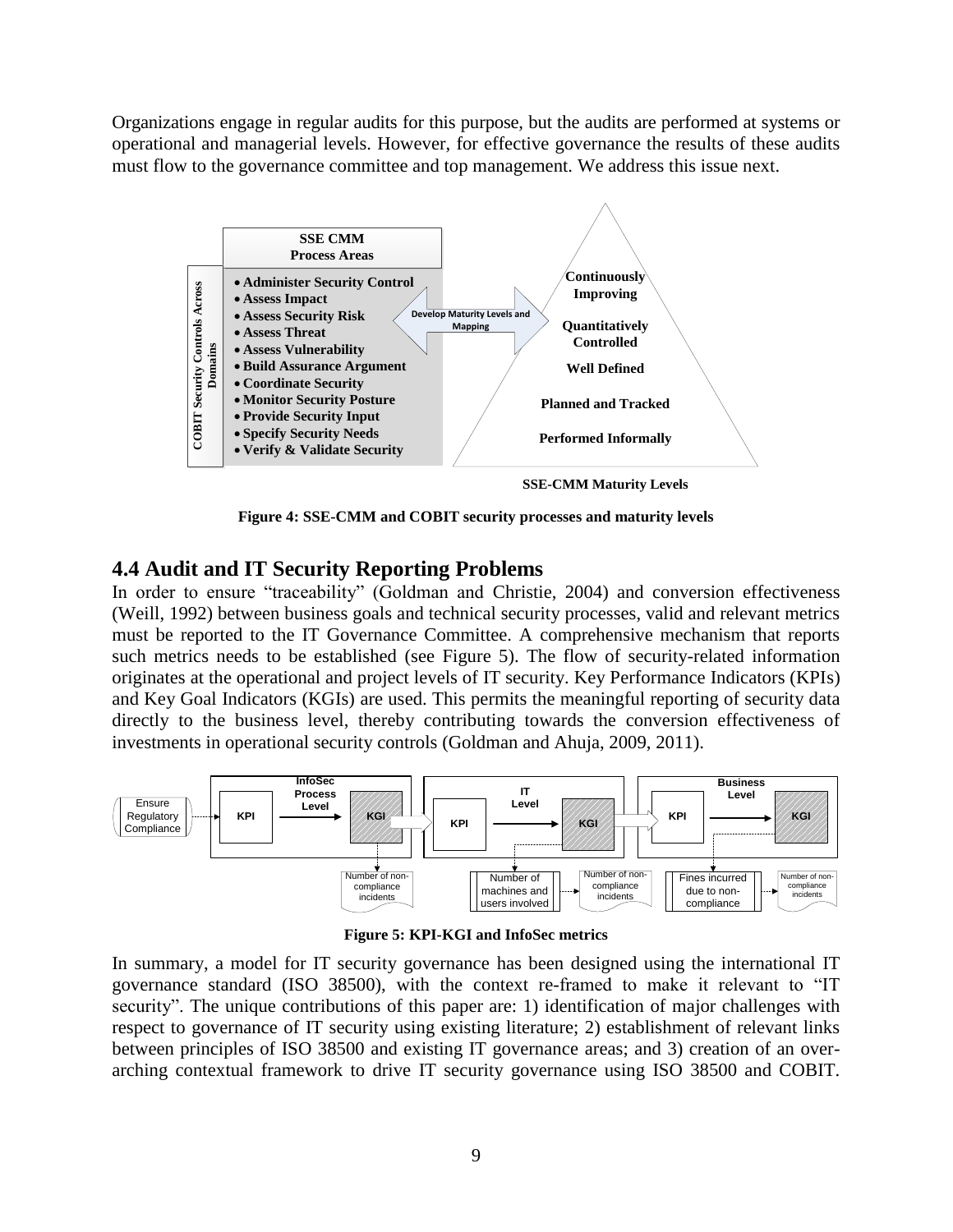Moreover, we have gone beyond the "prescriptive recommendations" of ISO 38500 to also provide usable frameworks, tools and mechanisms for both academics and practitioners.

## **5. Conclusion and Implications**

The goal of this paper was to display how IT security governance can be facilitated via the application of principles of ISO 38500, using tools provided by a strategic ISM framework. We address governance issues in IT security, showing how guiding principles of ISO 38500 can be used. Finally, we combine the components of ISM such as COBIT, BSC, and SSE-CMM, to show how strategic IT Security Governance can be formulated. This serves as a step towards the use of existing frameworks and standards for the purpose of IT Security Governance.

Practitioners can gain insights regarding implementation challenges, standardized processes, and IT security governance solutions. Thus, starting at the resource-level of IT security operations, a clear strategic governance mechanism can be established. Academics can view this approach from the lens of creating dynamic governance capabilities (Pavlou and El Sawy, 2010) or organizational learning ladders (Ciborra and Andreu, 2010). The principles of ISO 38500 form capabilities and the components provide the routines and work practices, thereby strengthening the overall core capability of the organization in terms of IT security governance. These two views (dynamic capabilities and learning ladders) can be explored in future research.

## *References*

- 38500.org (2008) "ISO 38500 IT Governance Standard", *International Standards Organization*, <http://38500.org/index.htm> (current January 29, 2015).
- Baars, Thijs, and Marco Spruit. (2012). "Analysing the Security Risks of Cloud Adoption Using the SeCA Model: A Case Study." *J. UCS* 18, no. 12 : pp. 1662-1678.
- Bacik, S. (2008) *Building An Effective Information Security Policy Architecture*. Boca Raton, FL: CRC Press.
- Balanced Scorecard Institute [BSCI] (2009) "About Balanced Scorecard", [http://www.balancedscorecard.org/BSCResources/AbouttheBalancedScorecard/tabid/55/Def](http://www.balancedscorecard.org/BSCResources/AbouttheBalancedScorecard/tabid/55/Default.aspx) [ault.aspx](http://www.balancedscorecard.org/BSCResources/AbouttheBalancedScorecard/tabid/55/Default.aspx) (current December 12, 2014).
- Blair, S., R. Watt, T. Cull (2010) "Responsibility-driven Architecture", *Software IEEE*, 27(2), pp. 26-32.
- Burkett, J. S. (2012) "Business Security Architecture: Weaving Information Security into Your Organization's Enterprise Architecture through SABSA®", *Information Security Journal: A Global Perspective*, 21(1), pp. 47-54.
- Chapin, D. A. and S. Akridge (2005) "How can Security be Measured", *Information Systems Control Journal*, 2, pp. 43-47*.*
- Ciborra, C. U. and R. Andreu (2001) "Sharing Knowledge Across Boundaries", *Journal of Information Technology*, 16(2), pp. 73-81.
- Da Cruz, E. and L. Labuschagne (2006) "A New Framework For Bridging The Gap Between IT Service Management and IT Governance from a Security Perspective", [http://icsa.cs.up.ac.za/issa/2005/Proceedings/Full/072\\_Article.pdf](http://icsa.cs.up.ac.za/issa/2005/Proceedings/Full/072_Article.pdf) (current January 15, 2015).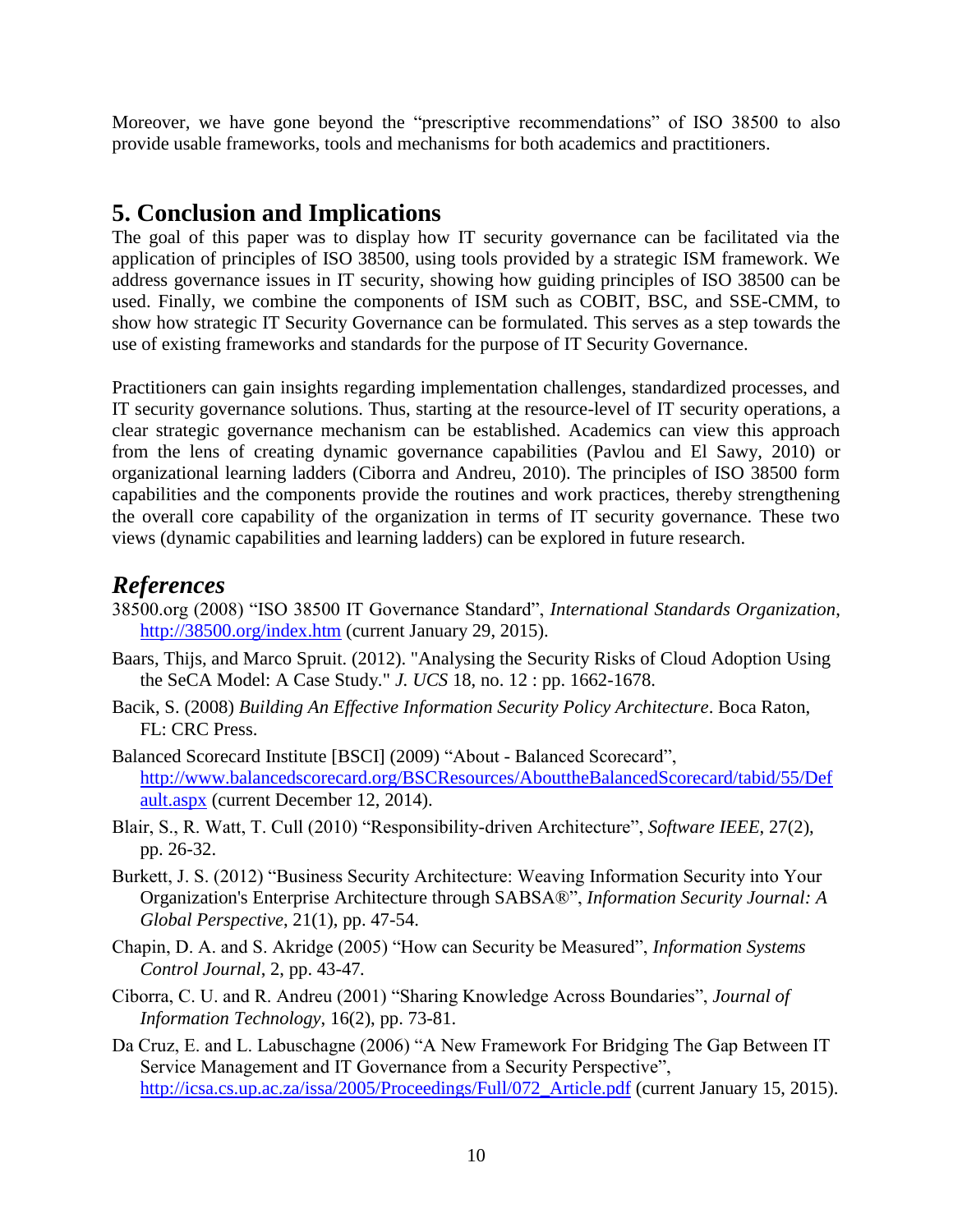- Debreceny, R.S. (2006) "Re-engineering IT Internal Controls: Applying Capability Maturity Models to the Evaluation of IT Controls", *Proceedings of the 39th Hawaii International Conference on System Sciences*, 2006. IEEE.
- De Haes, S., W. Van Grembergen, R. S. Debreceny (2013) "COBIT 5 and Enterprise Governance of Information Technology: Building Blocks and Research Opportunities", *Journal of Information Systems*, 27(1), pp. 307-324.
- Deloitte Touche Tohmatsu (2007) "2007 Global Security Survey", [http://www.deloitte.com/assets/Dcom-](http://www.deloitte.com/assets/Dcom-Shared%20Assets/Documents/dtt_gfsi_GlobalSecuritySurvey_20070901.pdf)[Shared%20Assets/Documents/dtt\\_gfsi\\_GlobalSecuritySurvey\\_20070901.pdf](http://www.deloitte.com/assets/Dcom-Shared%20Assets/Documents/dtt_gfsi_GlobalSecuritySurvey_20070901.pdf) (current January 29, 2015).
- Department of Homeland Security [DHS] (2013) "Security Is Not Just a Technical Issue", *Build Security In*, [https://buildsecurityin.us-cert.gov/articles/best-practices/governance-and](https://buildsecurityin.us-cert.gov/articles/best-practices/governance-and-management/security-is-not-just-a-technical-issue)[management/security-is-not-just-a-technical-issue](https://buildsecurityin.us-cert.gov/articles/best-practices/governance-and-management/security-is-not-just-a-technical-issue) (current January 29, 2015).
- Garigue, R. (2007). "Understanding the New Information Risks: The Requirement for a New Information Security Conceptual Framework." *EDPAC: The EDP Audit, Control, and Security Newsletter* 35, no. 3: pp. 1-9.
- Geffert, B. T. (2004) "Incorporating HIPAA Security Requirements Into An Enterprise Security Program", *Information Systems Security*, 13(5), pp. 21-28.
- Goldman, J.E. and S. Ahuja (2009) "Integration of COBIT, Balanced Scorecard and SSE-CMM as a Strategic Information Security Management (ISM) Framework", *Proceedings of the Fourth International Workshop on Business/IT Alignment and Interoperability (BUSITAL'09)*, Amsterdam, Netherlands.
- Goldman, J. E. and S. Ahuja (2011) "Integration of COBIT, Balanced Scorecard and SSE-CMM as an Organizational and Strategic Information Security Management (ISM) Framework", in Quigley, M (ed.), *ICT Ethics and Security in the 21st Century: New Developments and Applications*, Hershey, PA: Information Science Reference, pp. 277-309. doi:10.4018/978-1- 60960-573-5.ch014.
- Goldman, J.E. and V.R. Christie (2004) "Metrics based Security Assessment", in Quigley, M (ed.), *Information Security and Ethics: Social and Organizational*, IRM Press, pp. 261-287.
- Gordon, J. R., P. M. Lee, H. C. Lucas (2005) "A Resource-Based View Of Competitive Advantage At The Port Of Singapore", The Journal of Strategic Information Systems, 14(1), pp. 69-86.
- Hall, J. A. and S. L. Liedtka (2007) "The Sarbanes-Oxley Act: implications for large-scale IT outsourcing", *Communications of the ACM*, 50(3), pp. 95-100.
- Hsiao, D. K., Douglas S. Kerr, and Stuart E. Madnick. (2014). *Computer Security*. Academic Press, 2014.
- IT Governance Institute (2007a) "COBIT Mapping: Mapping SEI's CMM for Software with COBIT 4.0", [http://www.isaca.org/Template.cfm?Section=COBIT\\_Mapping1andTemplate=/ContentMana](http://www.isaca.org/Template.cfm?Section=COBIT_Mapping1andTemplate=/ContentManagement/ContentDisplay.cfmandContentID=27170) [gement/ContentDisplay.cfmandContentID=27170](http://www.isaca.org/Template.cfm?Section=COBIT_Mapping1andTemplate=/ContentManagement/ContentDisplay.cfmandContentID=27170) (current January 29, 2015).
- IT Governance Institute (2007b) "COBIT 4.1 Handbook", [http://ww.itgi.org](http://ww.itgi.org/) (current December 15, 2014).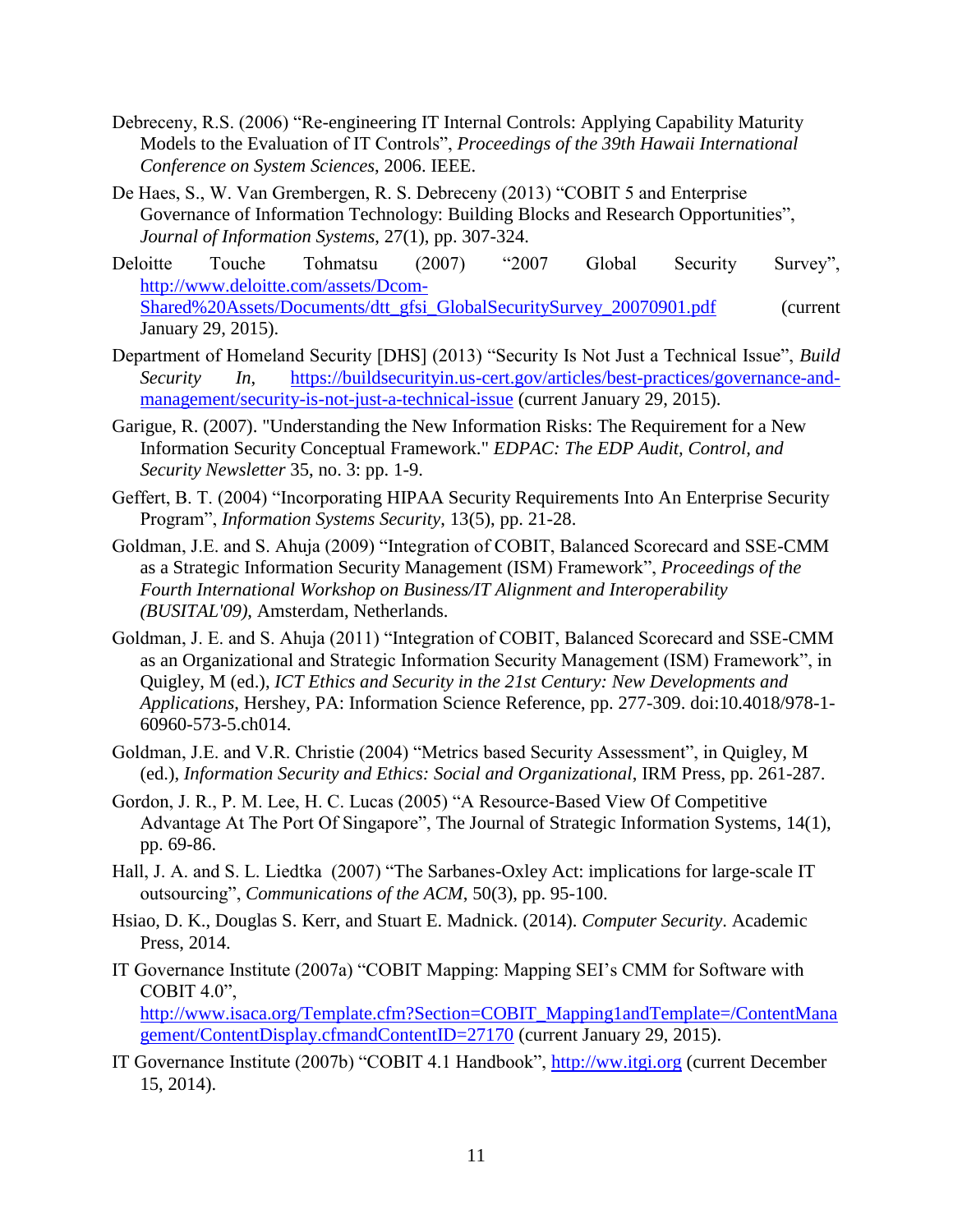- IT Governance Institute (2007c) "Information Security Governance: Guidance for Information Security Managers", [http://www.itgi.org](http://www.itgi.org/) (current January 23, 2015).
- IT Governance Institute (2008) "Aligning COBIT® 4.1, ITIL® V3 and ISO/IEC 27002 for Business Benefit", [http://www.itgi.org](http://www.itgi.org/) (current December 10, 2014).
- Johnston, A. C. and R. Hale (2009) "Improved Security Through Information Security Governance", *Communications of the ACM*, 52(1), pp. 126-129.
- Kaplan, R.S. and D.P. Norton (1996) "Using the Balanced Scorecard as a Strategic Management System", *Harvard Business Review*, January-February, 1996.
- Krahmann, E (2003) "Conceptualizing Security Governance", *Cooperation and Conflict*, 38(1), pp. 5-26.
- Larsen, H. M., K. M. Pedersen, V. K. Viborg Andersen (2006) "IT Governance Reviewing 17 IT Governance Tools and Analysing the Case of Novozymes A/S", *Proceedings of the 39th Hawaii International Conference on System Sciences*, 2006. IEEE.
- Lewis, E. (2008) "Principles and the Governance of IT", In the *Proceedings of the 19th Australasian Conference on Information Systems*, pp. 03-05.
- Mallette, D. (2005) "IT Performance Improvement with COBIT and SEI CMM", *Information Systems Audit and Control Association ISACA,* [http://www.isaca.org](http://www.isaca.org/) (current January 15, 2015).
- Ozkan, S., R. Hackney, S. Bilgen (2007) "Process Based Information Systems Evaluation: Towards The Attributes of PRISE", *Journal of Enterprise Information Management,* 20(6), pp. 700-725.
- Pavlou, P. A. and O. A. El Sawy (2010) "The "Third Hand": IT-enabled Competitive Advantage in Turbulence Through Improvisational Capabilities", *Information Systems Research*, 21(3), pp. 443-471.
- Ponemon Institute (2014) "2014 Cost of Cyber Crime Study: United States", *Hewlett Packard*, [https://ssl.www8.hp.com/us/en/ssl/leadgen/document\\_download.html?objid=4AA5-](https://ssl.www8.hp.com/us/en/ssl/leadgen/document_download.html?objid=4AA5-5208ENW) [5208ENW](https://ssl.www8.hp.com/us/en/ssl/leadgen/document_download.html?objid=4AA5-5208ENW) (current January 29, 2015).
- Posthumus, S. and R. Von Solms (2004) "A Framework for the Governance of Information Security", *Computers and Security*, 23(8), pp. 638-646.
- Pironti, J.P. (2006) "Information Security Governance: Motivations, Benefits and Outcomes", *Information Systems Control Journal,* 4, pp. 45-48.
- Ridley, G., J. Young, P. Carroll (2004) "COBIT and its Utilization: A Framework from the Literature", *Proceedings of the 37th Annual Hawaii International Conference on System Sciences*, 2004. IEEE
- Rouyet-Ruiz, J., W. Spauwen, L. Aguilar (2010) "Using COBIT 4.1 to Achieve Business-IT Alignment: A Practical Approach*", ISACA Journal Online*, 1(1).
- Sherwood, J. A. Clark, D. Lynas (2005) *Enterprise Security Architecture: A Business-Driven Approach*. Taylor and Francis Group.
- Siegel, C. A., T. R. Sagalow, P. Serritella (2003) "Cyber Risk Management", *Information Security Management Handbook*, pp. 829-836.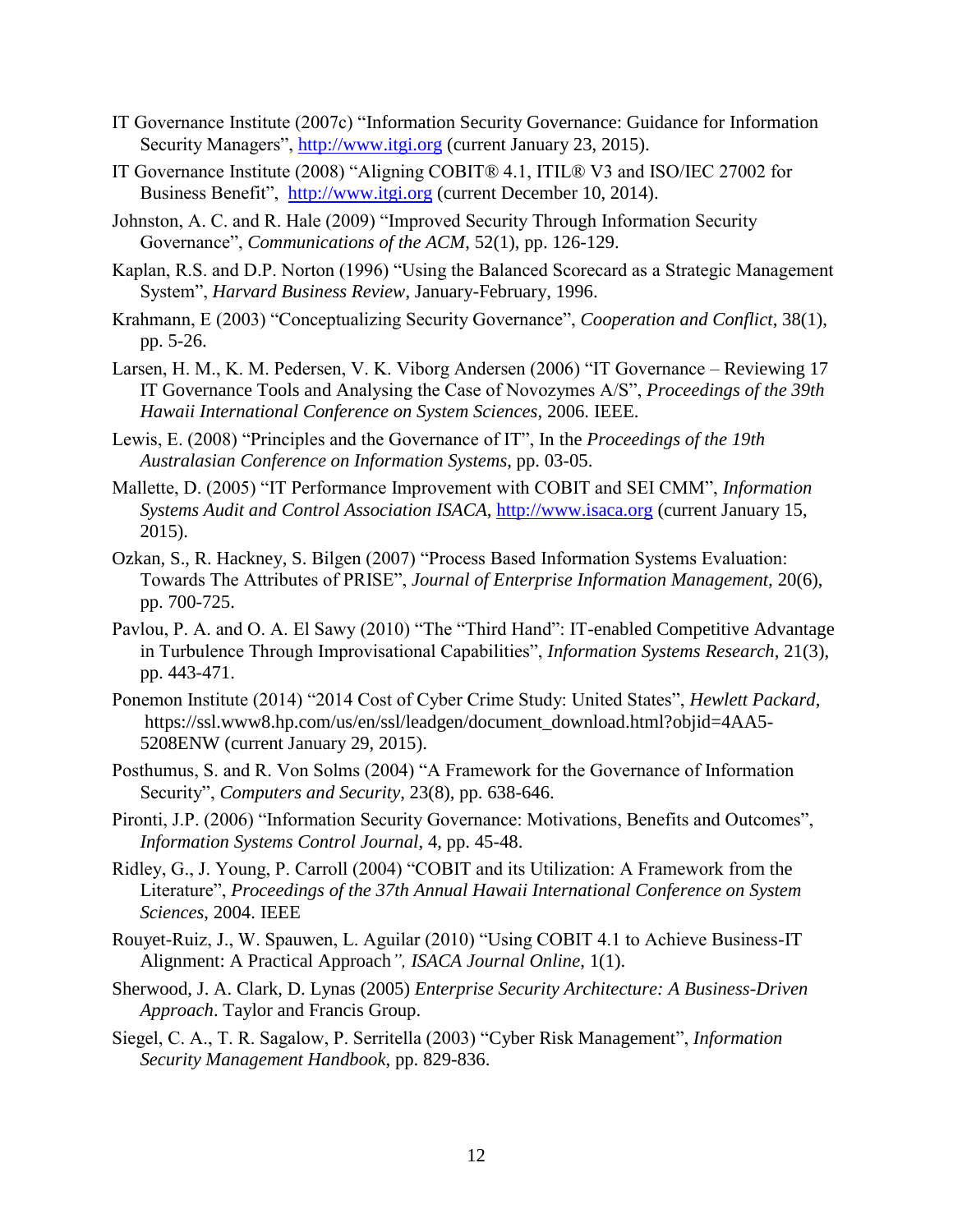- Sipior, J. C. and B. T. Ward (2008) "A Framework for Information Security Management Based on Guiding Standards: A United States Perspective", *Issues in Information Science and Information Technology*, 5, pp. 51-60.
- Siponen, M. T. and H. Oinas-Kukkonen (2007) "A Review of Information Security Issues and Respective Research Contributions", *ACM Sigmis Database*, 38(1), pp. 60-80.
- SSE-CMM.org (2009) "How Secure is SSE-CMM?", [http://www.secure-software](http://www.secure-software-engineering.com/2008/02/19/how-secure-is-sse-cmm/)[engineering.com/2008/02/19/how-secure-is-sse-cmm/](http://www.secure-software-engineering.com/2008/02/19/how-secure-is-sse-cmm/) (current December 21, 2014).
- Sylvester, D. (2011) "ISO 38500—Why Another Standard?." *COBIT Focus* 2 (1).
- Van Grembergen, W. and S. De Haes (2005) "Measuring and Improving IT Governance Through The Balanced Scorecard", *Information Systems Control Journal*, 2(1), pp. 35-42.
- Von Solms, B. (2005) "Information Security Governance: COBIT or ISO 17799 or both?", *Computers and Security*, 24(2), pp. 99-104.
- Weill, P. (1992) "The Relationship Between Investment in Information Technology and Firm Performance: A Study of the Valve Manufacturing Sector", *Information Systems Research*, 3(4), pp. 307-333.